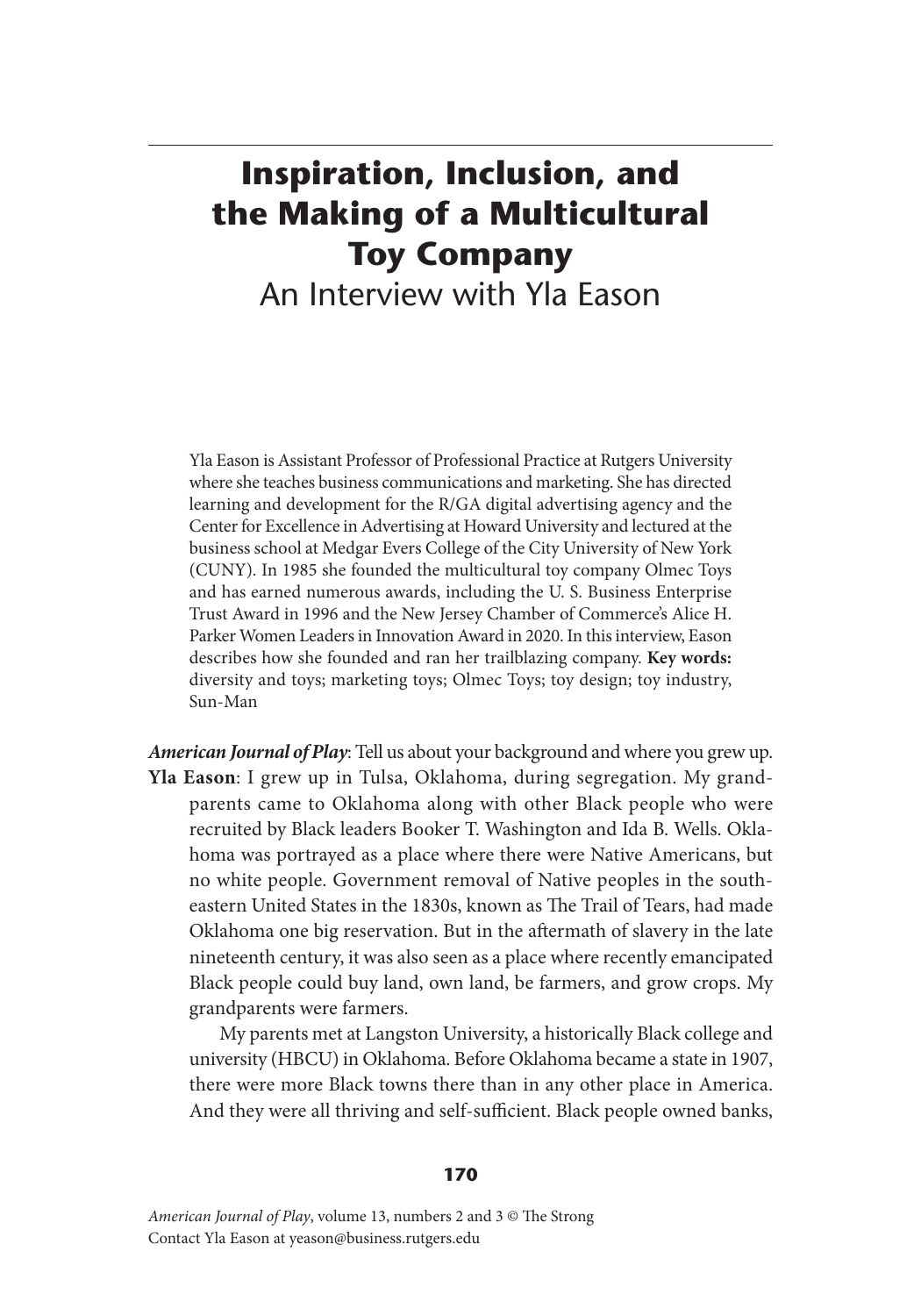movie theaters, pharmacies, land, and homes. Tulsa had these kinds of Black businesses. The city's Greenwood district was known as Black Wall Street. That was the site of the 1921 Tulsa race massacre, when a white mob led an attack that destroyed thirty-five city blocks and left hundreds dead and injured and thousands homeless.

 I grew up with a very strong Black identity because of where I came from and because I had heard my entire life that I should "be a credit to your race." I had a huge sense of belonging to a community as opposed to being an individual. I belonged to a church, Vernon African Methodist Episcopal church, which is the last building standing from the race massacre of Black Wall Street. I attended Ralph J. Bunche Elementary, named after the Black diplomat; Marian Anderson Junior High School, named after the Black singer; and Booker T. Washington High School. But I also knew that separate was not equal. My grandmother had told me horrific stories about slavery. I knew Black people had been mistreated and tortured. One incident from my youth really exemplifies this. When they built our junior high school, it was only the second Black junior high school built in Tulsa. I remember the teachers and administrators telling us that we just got this school built and it has everything white schools have. There is a swimming pool, tennis courts, and basketball courts. They played Marian Anderson singing "Oh What a Beautiful Morning" every morning on the public announcement system. And they told us to never touch the walls when you walk through the hallways. Because when "they" (white people)—and it was very much them versus us—come to inspect the school and see that the walls are dirty they will never build a Black school again. We were always aware that someone else was coming up behind us.

 But I grew up almost instinctively knowing the wealth, the richness, and the smartness of Black people. I never developed that sense of inferiority that some kids unfortunately grow up with because they are compared negatively to whites. But in some ways, I was also very simple, contained, and sheltered. I had not met many white people except on a transactional basis. All I saw were the benefits of segregation. In fact, I wrote my Harvard Business School application essay about how, when I came East, it was the first time that I realized that white people differentiated themselves by ethnicities. This was news to me. My life was about Black people and what we are achieving and doing for each other. And you are fine just as you are. AJP: How did you play as a child?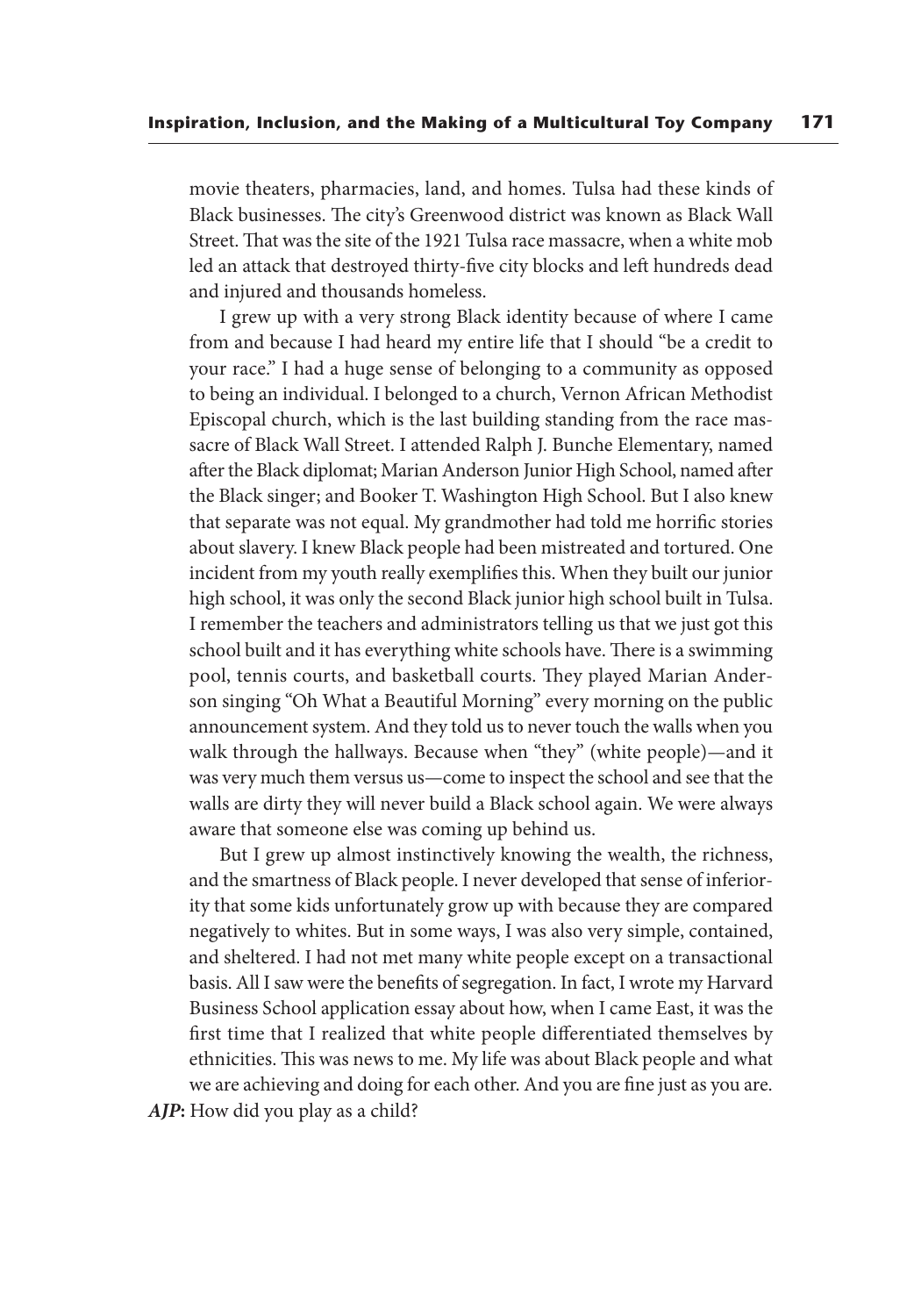- **Eason:** I played primarily outdoors. I lived in a middle-class, segregated neighborhood. We would run outside every summer morning, and we would see who was outside and collect everyone to play. And we played in our yards, or, because there was very little traffic, in the streets. My play was climbing trees, playing jacks, jump rope, marbles, and softball. I did not often play indoors or with toys. I do remember playing with some blocks as a young child. I also had crayons and dough to play with. The first doll I remember having was a Shirley Temple doll. I asked for that because I liked her vibrancy, and I envisioned myself as that kind of girl—running her own little world of adventures and fun. I did not do a lot of hair play or craft play. Generally, my play centered on having fun with the kids in the neighborhood outdoors. That was my primary form of play.
- *AJP*: You mentioned that you asked your parents for a Shirley Temple doll, modeled after the child actress, singer, and celebrity. Do you remember playing with, or even seeing, Black dolls?
- **Eason**: Not a bit. I just assumed dolls were a white product. The only dolls I remember asking for were the Shirley Temple doll and a medical doll, because I envisioned myself as a pediatrician. If you had asked me what I wanted to be when I grew up, I would have told you that I wanted to be a doctor—a pediatrician, in particular. And I asked for this doll that was probably fourteen inches and that you could clasp casts onto her arms and legs. She came with bandages. She had all these medical-related accessories. I think you could even add dots to her body to give her measles. She fulfilled that whole medical fascination for me, and I saw myself as fixing her.

 If I think about the kind of doll I identified with then, I either identified with the entertainment or lifestyle dolls—not the dress, not the hair, or the clothes, which is most of what doll play is now. Or I identified with the career doll. I imagined myself as a physician taking care of this doll. Those are the only two I remember. And while Shirley Temple was a real person who I knew was white, I do not even think I ever thought about the color of the other doll. I think she was a model for me to fix, and that is what she represented to me.

- *AJP*: You founded Olmec Toys in 1985. What inspired you back then to create a multicultural toy company?
- **Eason**: The inspiration was my son, 100 percent. We were in Jamaica on vacation with my then husband, and my three-year-old son was playing on the beach with Mattel's He-Man action figure—which was incredibly popular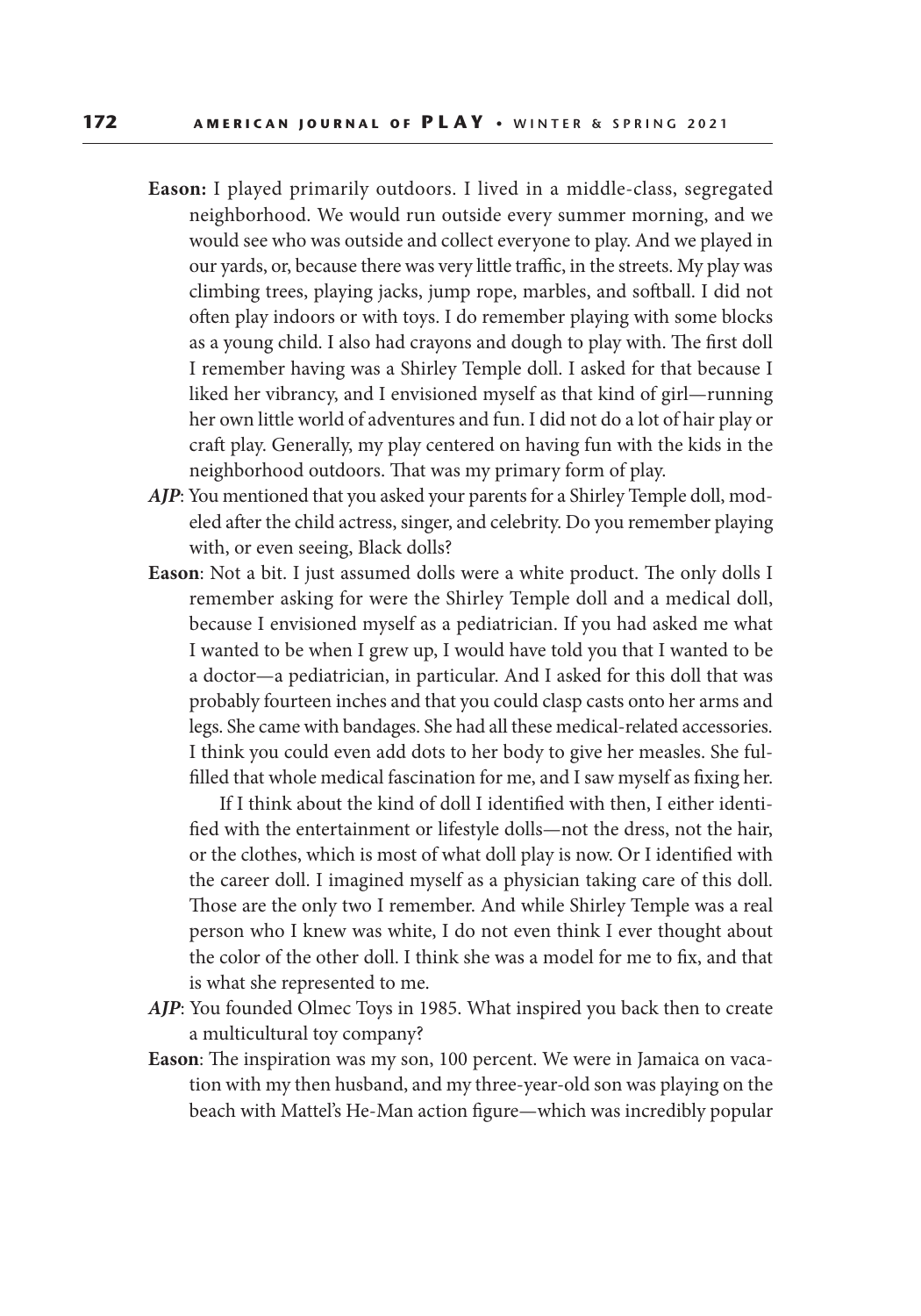at that time. And he looked at us and said: "I want to be a superhero like He-Man, but I can't because I'm not white." He said this to us with such clarity that we were stunned. Keep in mind that we were a college-educated Black family. We did not have a television in the house. Our son went to a Black nursery school. We were part of a Black church. We lived in Brooklyn, which at the time was not gentrified, in a predominantly Black neighborhood. And he said this to us. We looked at each other in shock. We told him his skin color was a gift from God and that he could be a superhero, too. And he looked at us with a side eye, as if he did not believe us. Looking at our three-year-old, we wondered where did he get this sense of white superiority? His imagination was being limited by his skin color. For me that was an outrageous thought. I never thought that in my life. I had never thought that whites were superior. So, for a three-year-old to say that, it illustrated the power of toys. That was my wake up. To him, this was part of his identity. And if he and we were important enough, we would have been represented in the He-Man line—and we were not. Maybe later they added a character, but at that point there was not one to buy for him.

 We came back from Jamaica, and I started talking to other mothers. And we talked about the other part of this that seemed insidious, which was that the line was called "Masters of the Universe." For Black people, what do you relate the word "masters" to? Slavery. We did not even own a TV, so for our son to say that he could not be a superhero because he was not white, that concerned us that he was being infused with a white supremacy mind-set. That is when I realized that a toy could make you feel like you are not important. A toy could make you feel like you do not matter. A toy could limit or clip your imagination. And that is when I started thinking that I needed to understand a little more about toys.

- *AJP***:** How did you go about trying to understand toys better? What kind of research did you do?
- **Eason:** We reached out to the Borough President of Manhattan Percy Sutton to connect me with psychologists Kenneth and Mamie Clark. The Clarks founded the Northside Center for Child Development in Harlem in 1946. Their experiments in the late 1930s and 1940s using dolls to study children's racial attitudes concluded that discrimination and segregation instilled a feeling of inferiority and damaged the self-esteem of Black children. Their conclusions were influential in the 1954 *Brown v. Board of Education* U.S. Supreme Court decision ending school segregation. I did not get to meet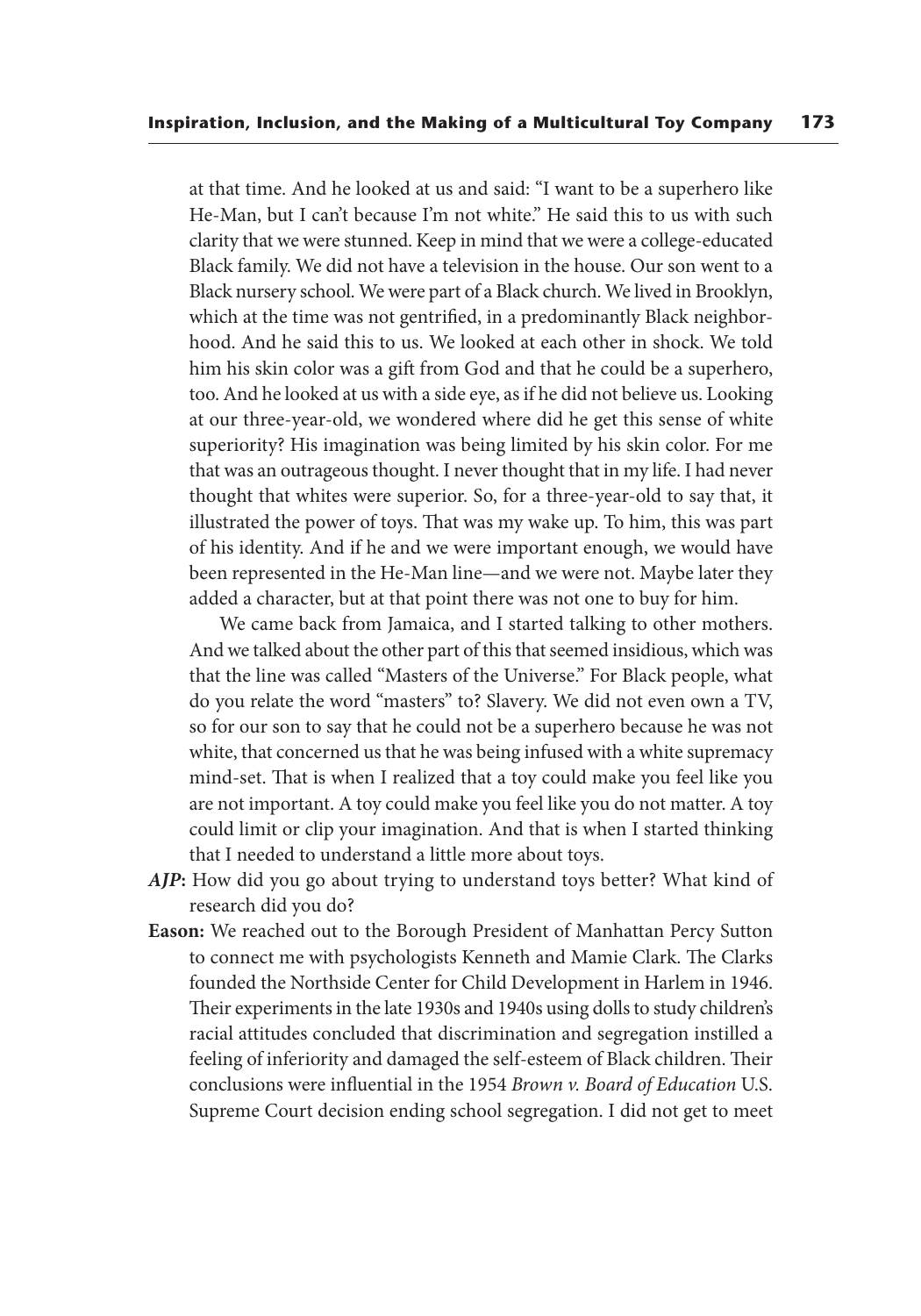his wife, but I did meet with Dr. Kenneth Clark. I asked him if they did their study again today, what did he think they would find? He said, "Unfortunately, the same thing." I asked if he thought we should make a Black superhero, and he said, "Yes, I do." He then explained that children not seeing themselves does lead to inferiority complexes. He did help make that connection for me. He helped me recognize that this was really important. The other part of the research I did was demographic. What is the target audience for toys? How many nonwhite children are there in this country, and what are the demographic trends? That was back in 1985 before you could look up a lot of this information on the Internet. And that is when I discovered that by the year 2020 there would be more children of color than white children in the United States. The trend was that the demographics of children were going to switch in America. I remember saying that in 1985 and getting horrific pushback. I said this in one meeting to a group of toy buyers and one guy yelling out, "I'm glad I'll be dead by then." That was the reaction I would get. I relied heavily on this research. I never went into these meetings leading with here is the toy, here are the features, here is the packaging, and here is the price. I always started with a demographic presentation because I knew I was bringing completely new information to toy buyers who were, in my experience, always white.

 In doing this demographic research, I also discovered that not only were Black people excluded from toys, but Latinos and Asians were as well. I was looking at underrepresented populations. These populations were going to be dominant in the child market in the next thirty years. That informed my thinking—along with the fact that I grew up in an area with a lot of Native Americans—in making a diverse line of toys. I also looked closely at the economics of the industry, and I saw that it was a several-billion-dollar industry. How much of this market is missing underrepresented groups? It had to be a significant percentage. I saw this as a market, a business, something we could go into. And that decision was driven by demographics, exclusion, and understanding how the lack of identity can be harmful to a young mind.

- *AJP*: What was your educational and career background? Did you have any prior experience in the toy industry?
- **Eason**: My first career coming out of college was journalism. I worked for the *Tulsa Tribune*, *Dayton Daily News*, *Chicago Tribune*, and *New York Times*. That is where I was coming from. Perhaps that background in journalism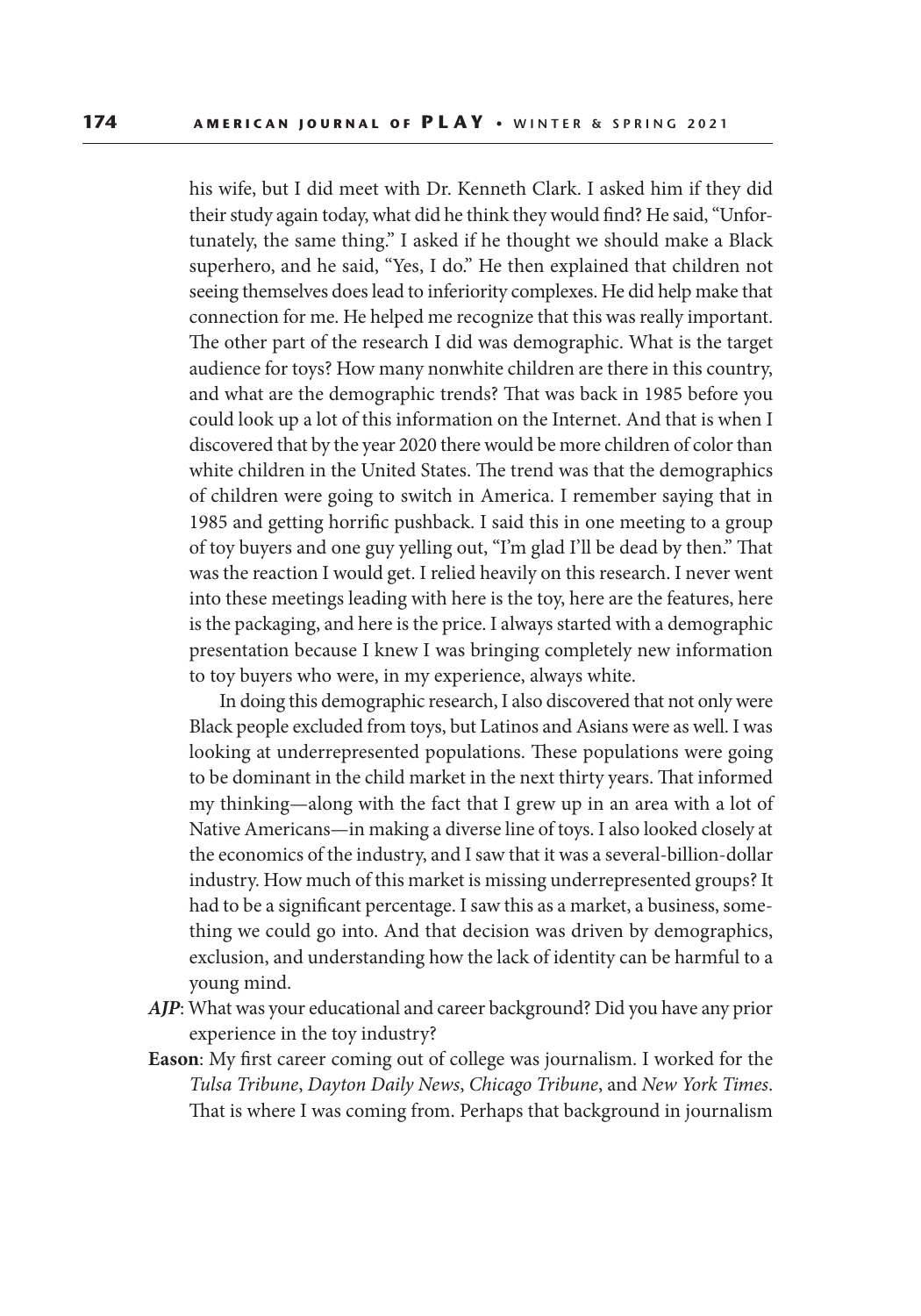helped me be curious and ask important questions. I had also earned an MBA from Harvard. With that training, I had a clear understanding of how one starts a business and how to go about researching a market.

*AJP*: Why did you name the company Olmec Toys?

- **Eason**: Before our son was born, my then-husband and I were looking for appropriate names that would reflect our historical African origins. We read several books, including *They Came Before Columbus: The African Presence in Ancient America* by Ivan Van Sertima, the since deceased professor of Africana Studies at Rutgers University. His book detailed the well-hidden and little-known presence of Africans in North America before Columbus arrived on these shores. One major piece of anthropological proof of early African existence in this part of the world is the huge stone sculptures of colossal heads reflecting the Olmec people. These sculptures feature majestic men with wide noses and nostrils and full supple, thick lips—obviously African ethnic phenotypes. Since we were making toys that would have African featured faces, since toy making is an art form requiring sculpting, and because the Olmecs were known for their artwork, we decided the name of the toy company would be a homage to the Olmec sculptures. Thus, the name Olmec Toys.
- *AJP*: Could you tell us about your first product, Sun-Man? Who is he? How did you develop his background story and character?
- **Eason**: In the toy industry, there are different categories of toys, and I was targeting the articulated superhero action toy, whose dominant brand was Mattel's He-Man. Sun-Man came from my imagination and my understanding of melanin. I spent some time researching what makes our skin dark. Today everyone talks about melanin. I am reminded of rapper Remy Ma's 2018 song, "Melanin Magic." People talk about it today, but in 1985 few people did. I thought melanin is what makes our skin dark, then that is where his super powers are going to come from. They are going to come from the magic melanin in his skin. As our packaging explained, "The Legend of Sun-Man continues . . . . His magical melanin skin gave him unequaled, unlimited, and special super strength. Sun-Man's skin could not be cut, burned, bruised, broken, pierced, stabbed, ripped, or removed, so Pig-Head the evil wart was plotting to smoke-out Sun-Man. He wanted to see if he could weaken Sun-Man's powerful skin through the smoke from the drugs Pig-Head had just cooked up. But Sun-Man flies free, protecting the right for the Galaxy-Trefixa to exist in peace. His rap is clear: 'Pig-Head listen,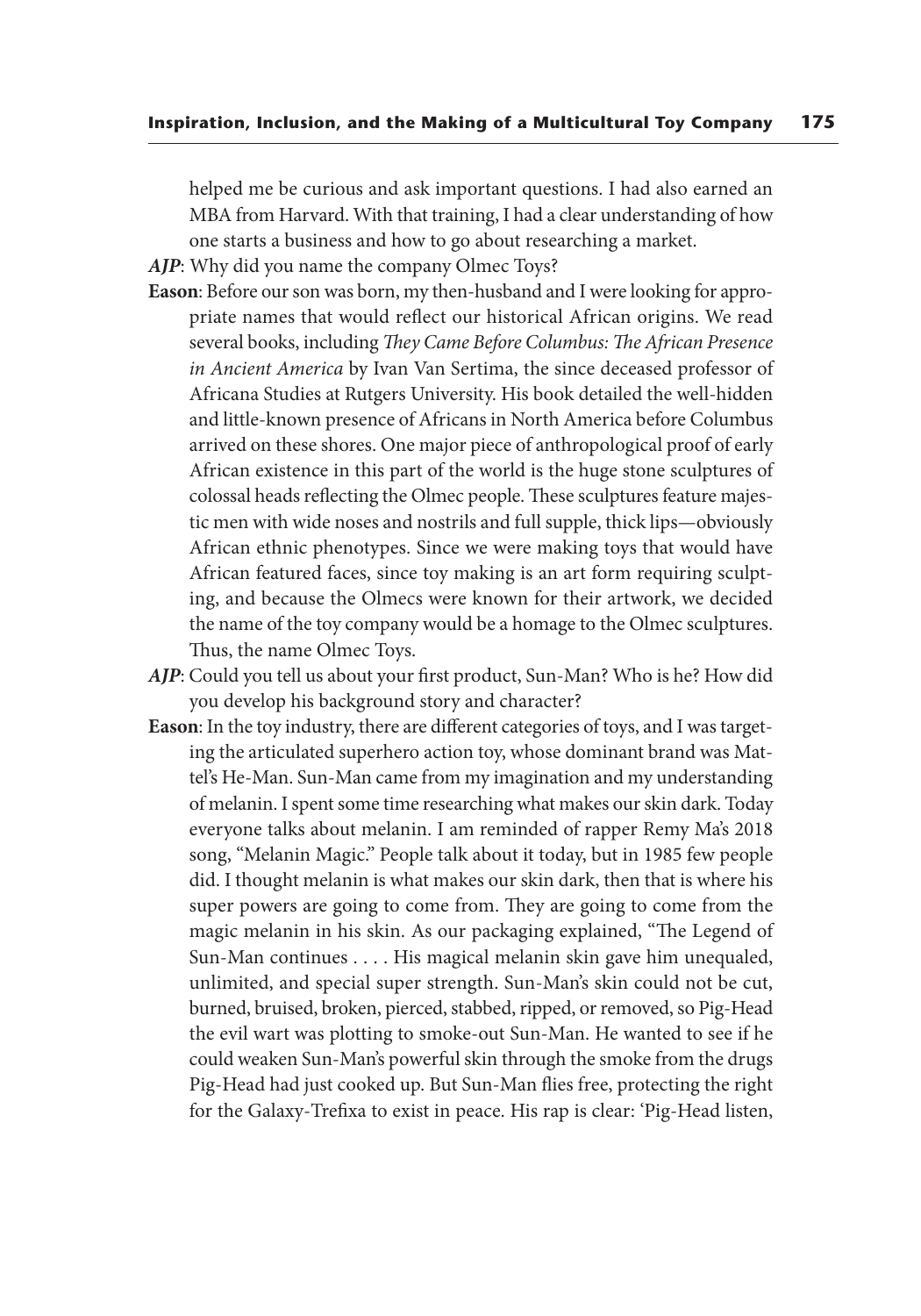you're bad luck. You won't win, so just give up. Sun-Man is on the scene to stay. My good powers shall rule all the way! The Battle has just begun. . . .' " His skin was indestructible, but because this was the crack era, his weakness was in breathing in chemicals or drugs. That was a nod to the thing that was destroying many communities at the time.

- *AJP*: What was the industrial design, sculpting, and manufacturing process like for producing a Black superhero action figure in the 1980s?
- **Eason**: I got lucky that I knew a lawyer who had another toy maker as a client. His client was not a competitor, and he introduced me to his factory in China and told me how things were done. I had no knowledge of how the industry worked at that point. I was then told that, in order to make the toy, I would have to come up with a design of what it would look like, and I had to send them sketches. At that time, we did not have computer-aided design (CAD) available to us. Everything was hand-drawn, and you had to provide a view from the top, bottom, left, right, front, and back of the character to scale in order for them to make the sculpt or initial model of the figure. That was step 1. I worked with an artist. And I explained what I wanted. Then I took those sketches over to China and worked with them to get the color right because I did not see any colors there that actually worked for me. If you look at the original Sun-Man action figure, there was no other Black toy out at the time with that same rich chocolate brown, with a hint of red and a hint of yellow color. And nothing else had authentic features. It was very important to me that he was not just a Black version of a white toy. His features were sculpted differently to be, I think, a term we are typically credited with pioneering, "ethnically correct." That is what I would say to buyers when we were out in the marketplace. The phenotype is African.

 As I worked with the factory, I also found out why these factories did not want to make more Black dolls. They told me that they used certain paint pellets to make a white doll. If they started making a Black doll which required a different combination of pellets—and then went back to make the white doll, they had to clean the machines. They did not want to do that. So, there was systemic discrimination even at that level.

*AJP*: How did you initially launch Sun-Man?

**Eason**: I really did not know how the toy industry worked. I did not know that February is when toys are presented. Sun-Man came out in June. I started trying to get appointments with toy buyers and I was told, "You are off season." They said: "We do not buy toys in June. We buy them in Febru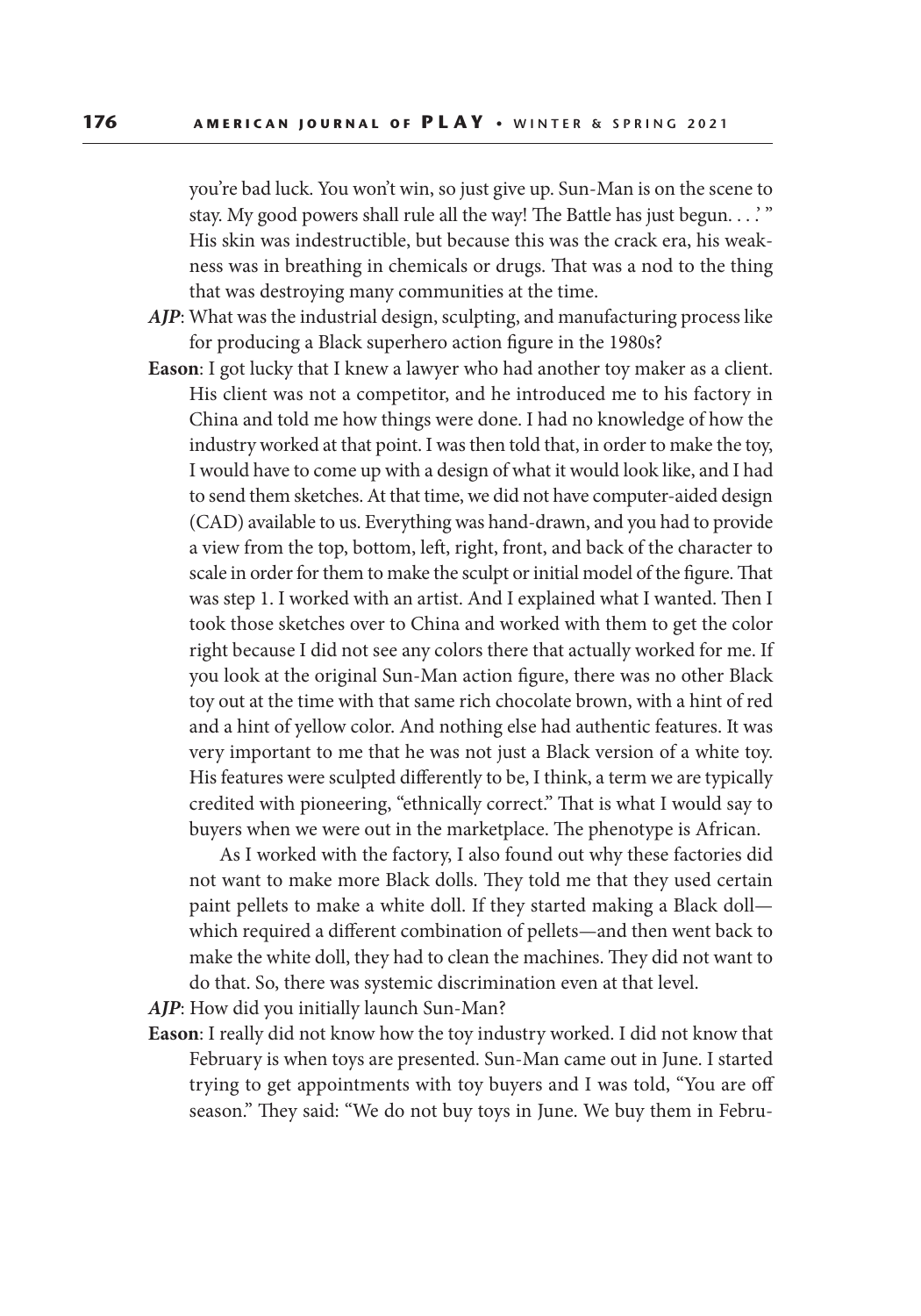ary at the New York City Toy Fair." They did not even want to look at our product, and they certainly were not going to buy it. And they would ask: "And who are you? You're not anyone we've ever heard of." I just got completely dismissed. They did not want me. Then I knew how I had to sell this product: churches, barbershops, beauty shops, street vendors, corner stores, people who sold it at the post office to their clubs, people who sold it to their organizations. I sold the toy because it was wanted and needed. It was just a matter of me getting it out there.

 We took out a full-page ad in *Ebony* magazine, which had more than a million subscribers at the time. Then we had a launch party. A couple of our investors were the actor couple Ruby Dee and Ossie Davis, and they spoke about the legend of Sun-Man. New York publicity was easy to come by because we were introducing it at a time when many other Black businesses were getting started. Spike Lee was just starting to get his films out there. FUBU (For Us, By Us), the clothing line started by Daymond John (now also famous for appearing on the television series *Shark Tank*), would come out of this era. It was also the era of Minority Enterprise Small Business Investment Corporations (MESBIC), which under President Nixon—who was hoping to get more Black citizens into the Republican party—offered initiatives to create more Black businesses. My husband at the time worked for a MESBIC in Bedford-Stuyvesant as part of the Bedford Stuyvesant Restoration Corporation. We knew so many Black people doing business in the mid-1980s. It was a mecca, a renaissance that so many people do not even realize today.

- *AJP*: If you could not initially get Sun-Man on to major retailers' shelves, how were you eventually able to place your products into these stores?
- **Eason**: I was already selling the toys, and there was obviously a market. I used that data to get into more stores. I also did a lot of census bureau work and researched specific zip codes. I took the top ten cities with African Americans in them and then found out which zip codes were predominantly Black. Then I matched them with retailers in these areas and I would meet with them and tell them this is where you want to sell our products. They did not have their own people doing this kind of market research at the time. Some buyers listened to me and thought that I knew something about what was coming. Others still, despite all evidence, did not seem to care about their Black customers. They would tell me, "Blacks don't want to buy Black toys. They are happy with white toys." Or they would say, "I asked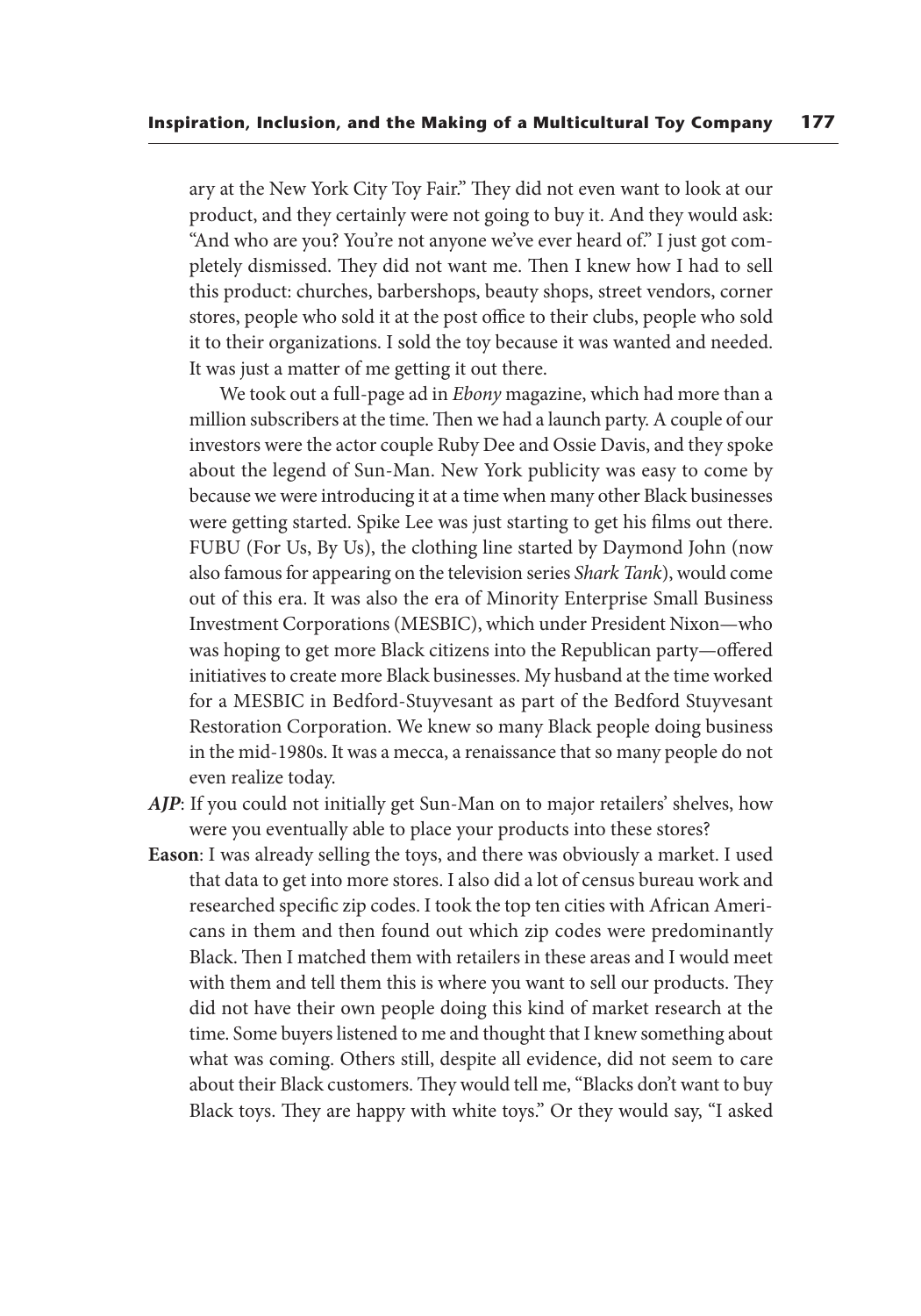my Black secretary and she said Blacks don't want Black toys." I thought to myself, that is because she wanted to keep her job.

 My best advocate was Michael Goldstein, who was the chief financial officer of Toy R Us at the time. He got it. He understood what I was talking about. He had that kind of vision. I suggested they let me do the work for them. I took a list of all their stores by zip code and matched them up with the census data telling me where Black people lived near these stores. Then I backed it up by having our staff call the NAACP and the Urban League and name off stores in their town and ask them which ones did Black people shop at? I went back to the retailer and told them this is where you have to put all our products. It was driven by all this data.

- *AJP*: Did you hear from parents and children? What kinds of responses did you get?
- **Eason**: We did not have a television show to connect directly with kids, as was commonly done in the 1980s. Parents were the ones who bought our toys. I did hear from parents at the time that this was solving a problem. It helped their kids know that they were important. The toy fit well into play with He-Man. It was meant to be the same size. It could be played with the same accessories. It could be added to their collection.

 I not only got letters then, I get letters now from people who were excited to tell me that they had Sun-Man when they were children. They often told me how their parents introduced them to Sun-Man saying, "You too can have a superhero toy, you too can be a superhero." I get that more from mostly Black men now as grown-ups than I did back then. Because now they are sort of awakened to how important it is for them. I just got an email from a guy the other day who wanted to thank me for making Sun-Man because it was his mother's way of showing him that he and other Black boys could be strong.

 I also saw it myself. It made kids' eyes light up. They saw something that looked like them, and it was fun. That was the reaction I got. I remember going to pick up my son at his nursery school and all these kids swarmed me and told me that "Menelik told us that you could get us any toy that we want!" That was my super power to them.

- *AJP*: Your image often appeared on Olmec packaging or in advertising and catalogs. Why was that important to you?
- **Eason**: I had a few people, mostly Black people, tell me that I should not be promoting myself as a Black toy company because it was considered a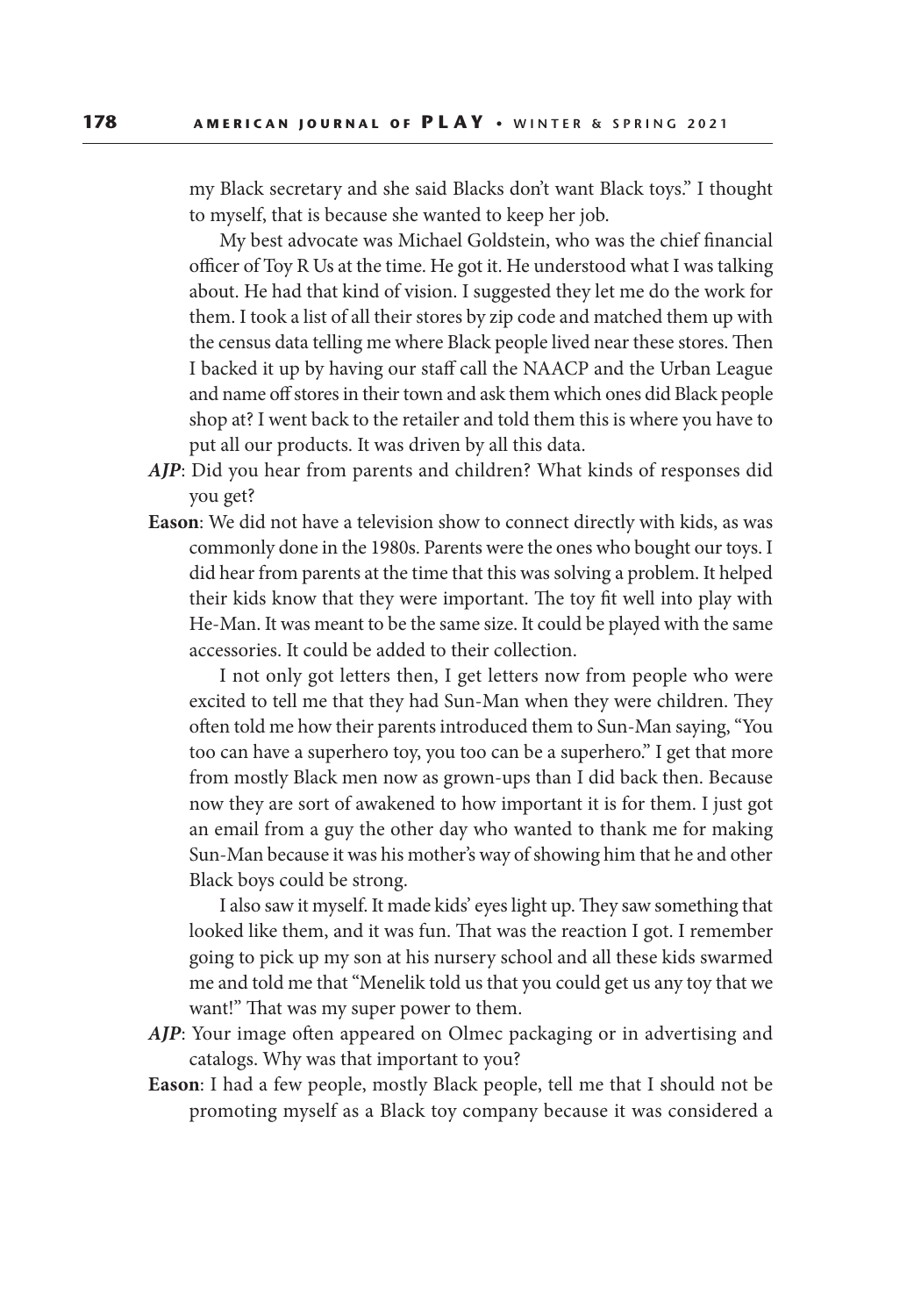negative or it would prevent people from buying our products. I had just the opposite view. It was a unique selling proposition. We are a Black toy company. We are producing Black and multicultural toys. And I knew I was selling to parents. We had a comic book that came with the figure and great artwork from Black artist Floyd Cooper, but we did not have a television show to accompany the toy line. I felt that once a potential customer turned the package over and saw our story, they were instantly going to relate to me as a parent and as someone bringing something positive to their child. And that is why I did that.

 I have parents today tell me that the story on the back of the package is what got them. And stories are how you connect with people. It is not the facts, figures, or logic. Our story personalized the company and the product. We were not Mattel. But Mattel started with Ruth and Elliot Handler. Hasbro started off with the Hassenfeld Brothers. Most of these toy companies started as family businesses. That is what I learned, and that was what I understood. Companies start with people, whether it is Ford, Apple, or Tesla, there are people behind them. I felt that that story, our story, was important. And it was also important because people appreciated "buying Black." It focused the company in a way that differentiated us from everyone else.

- *AJP*: Tell us about some of your other products.
- **Eason**: After Sun-Man and The Rulers of the Sun, which included an entire line of multicultural boy action figures, we created our first girl line, starting with Butterfly Woman in 1986. These toys were also meant to fit into play with Mattel's She-Ra figures. Our toys were girl superhero dolls or action figures, but they did have clothing you could take on and off.

 In 1988 we introduced the Bronze Bombers, a 3 3/4-inch action figure fashioned after a Black army unit from World War I and World War II. We also later released a second series that came as a set of twelve figures. We had a relationship with Hasbro. They let us choose the molds for bodies and accessories for lines they were no longer using. We did not have to pay for that. We resculpted the heads, changed the colors, and changed the stories to give our figures their own history. We also worked with Hasbro on other projects. We did a baby line in 1993 for Hasbro's Playskool brand called Kids of Color. I remember sending some to Spike Lee after he had a child, and he sent me a Crooklyn jersey as a gift. We designed the toys and dolls and Hasbro distributed them. We found that when buying for babies, people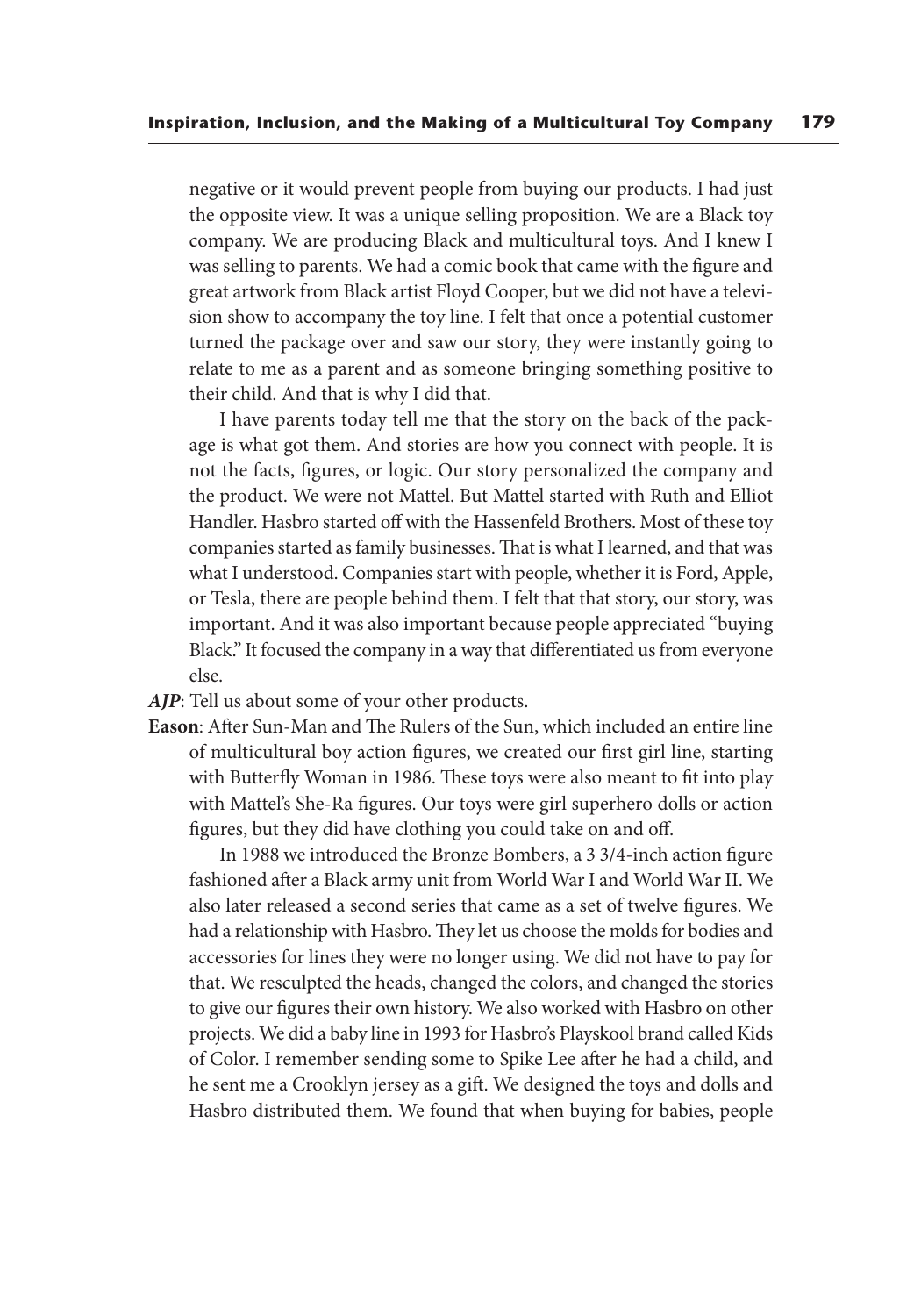really wanted a brand name they knew, like Playskool. And for Hasbro, it was a way for the company to get into the multicultural market with an authentic partner. The same was true for Hasbro's Sindy doll. Instead of making a Black Sindy doll, we told them you do not want a Black version of Sindy, how about Sindy's friend is our Imani doll. They agreed and sold Imani. And I remember seeing the reports from Hasbro. They sold Imani all over the world—Italy, Israel, London, everywhere.

 Imani and many of our other toy lines were the result of people requesting new kinds of toys. People would say, there is a Black Barbie doll, but even though she had a different name, she was known as "Black Barbie." And since we are not Black versions of white people, you should have a separate doll. That is where the idea for Imani came from. Like Sun-Man and Butterfly Woman, we made her what we called ethnically correct at the time—and with different skin tones. We were the first to do lighter skin tones and brown skin tones to reflect the different colors and skin tones of people.

 We released the Hip Hop Kids doll line in 1991. We did a Meteor Man action figure that appeared with Robert Townsend's 1993 film *Meteor Man*. We also did baby dolls. We filled out the whole category. Then we made Our Powerful Past, which were historical figures of Martin Luther King and Malcolm X. I went to Malcom X's widow, Betty Shabazz, and Martin Luther King's widow, Coretta Scott King, to get the licenses. We also created the Black by Design game. It was different from other Black inventor games because it was a memory-matching game in which you matched images of two Black inventions rather than the inventors. Everything you matched, including the traffic signal, hairbrush, ironing board, and golf tee, were created, invented, or improved by a Black person.

AJP: As the company grew, what kinds of challenges did you face?

**Eason**: I faced a lot of competition. I had one company just outright copy one of our dolls. And I remember, after I spent about ten thousand dollars on a lawsuit, I was visited by someone who told me that the company I was suing sent them to tell me that if you don't drop the lawsuit they will keep you in court so long that you will be out of business. They wanted me to know that they liked me, they did not want to put me out of business, and if they advertise and sell Black dolls that will help me, too. It was upsetting. I knew I was right, and they knew I was right, but I did not want to be dead right. I dropped the lawsuit and they put out their doll. And it did increase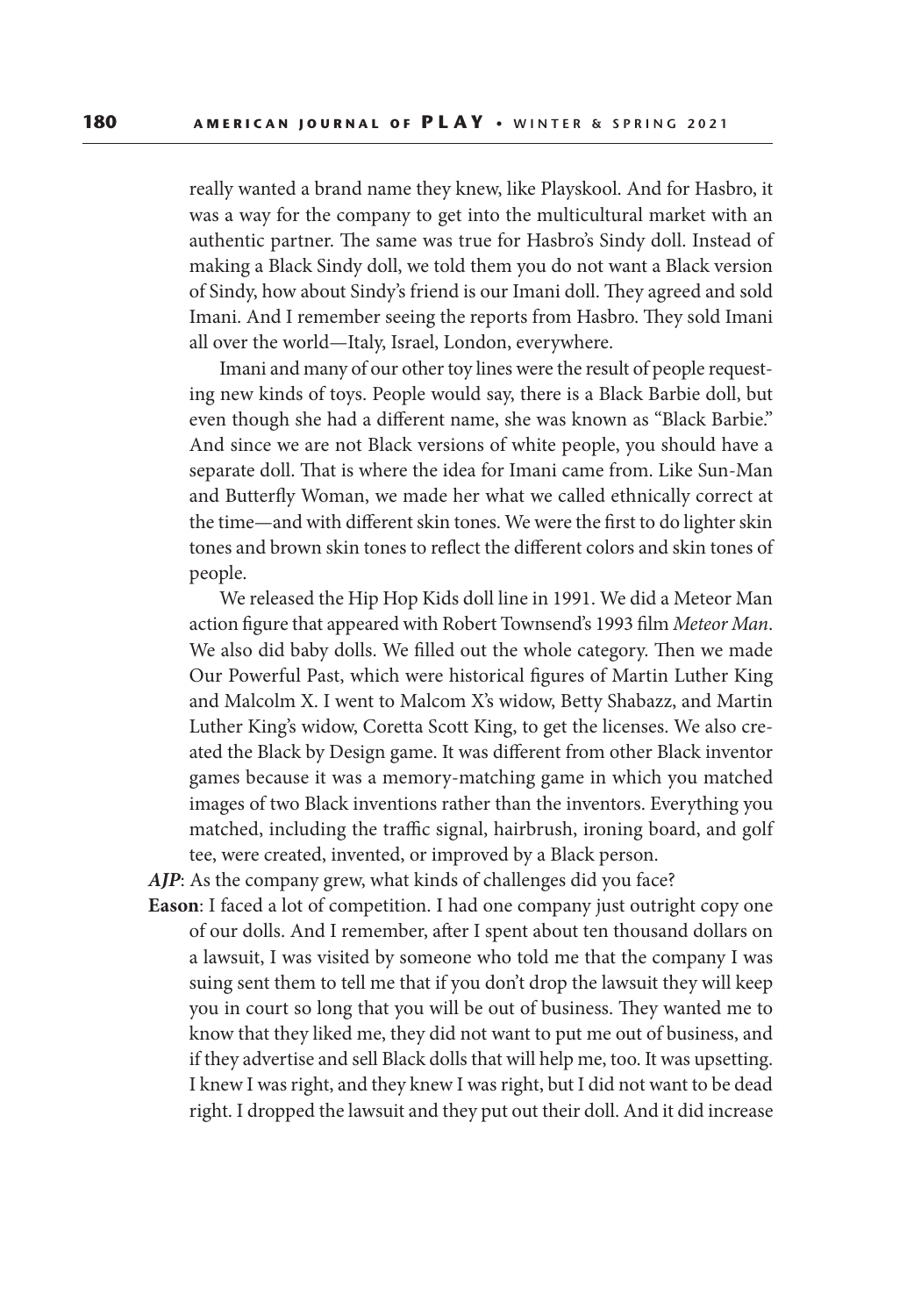the size of the market. It did validate what I was saying about the marketplace all this time. I did probably get a little bit more of a piece of that pie. But it was a bitter lesson about ruthless business practices ruled by money.

 The other part of this story is, as the rapper Notorious BIG or Biggie Smalls said, "More money, more problems." The bigger you get, the more successful you get, the more problems you have. And my courses in business school never introduced me to this concept. The assumption was that in a pure capitalistic society, not only will sales grow, but resources to continue to fuel sales growth will continue to be provided for you. That was not true. I had a ninety-day lead time—thirty days to make the product, thirty days to get it across the water and into warehouses, and then thirty days to get it into stores. By the mid-1990s, I had a showroom in New York, a warehouse in Virginia, and we were doing over five million dollars in sales. I later found out that, by the standard of other African American businesses at the time, we were in the top 3 percent at that revenue. You always have to put up letters of credit. And if your business is growing dramatically, you have got to put up a lot of money to get production going, which is why companies like Amazon and Tesla are allowed to operate without a profit for years until the business comes around. That is a standard in new business structures.

 This all came to a head in the 1990s when I got into a major retailer, and they gave me twelve feet of space to sell the product. Our dolls, games, and toys were blowing out the stores. This was also the time when email was becoming a standard way to get your orders quickly. I said to the retailer that this is selling much faster than you predicted, but I told you it would. The seven-day purchase orders are not working for my bank, and I need you to pay in advance to help me to order the product. What happened? A lot of people were buying the product, but I could not keep up with the sales because the ninety-day lead time I had and the amount of money I needed to keep up with this increased demand. This retailer got outrageously angry at me. They were telling me that Black mothers were coming into their stores and asking, "Where are your Black dolls?" And they blamed not having them on me. Instead of working with me, they went to their factories in China and told them to start making 30 percent of all your products in Black. The writing was on the wall.

*AJP***:** As you wrapped up your time with Olmec, did you work on any other toy or game industry projects?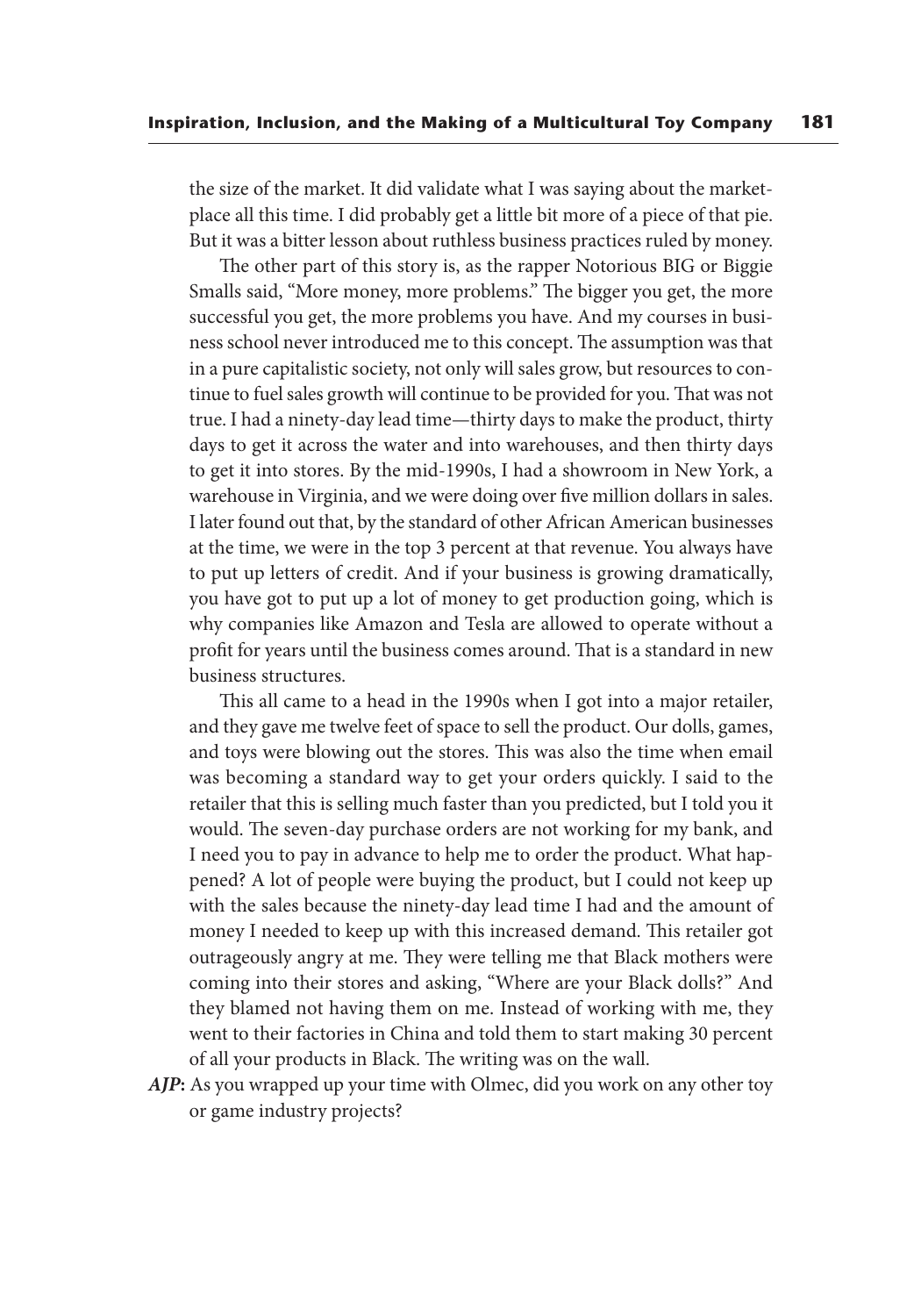**Eason:** I worked for Bingwa Software, a company started in 1993 by Bill and Karen Shelton. They developed and published educational software aimed at students from underrepresented communities. I was their toy advisor. They brought me in to come up with characters, storylines, and to make their software, as we called it, more "toyetic."

AJP: What does the multicultural toy and doll market look like today?

**Eason**: It is pretty expansive for girls. There are a lot more options now. Disney's Doc McStuffins is a great example. Her character's mother is a pediatrician, and in Doc's fantasy world, she fixes her toys and dolls. American Girl dolls have also been particularly successful. Although there was controversy when they released their first Black doll, Addy Walker. So many of these dolls start out in their country of origin, but rather than starting this doll in Africa, they intentionally started her in American slavery.

 With representations of African Americans in toys and dolls, you are always thinking about the imagery. I think of it as akin to a centuries-long giant marketing campaign to demonize, dehumanize, and exaggerate the features of Black people to make them appear like animals. You pull that imagery through the film *Birth of the Nation* (1915), mammies who are only there to serve, jezebels and bucks who are oversexualized women and men. And you pull that imagery through four hundred years of advertising, marketing, and representations until you get to a point when that is the cultural norm.

 There is still far less for boys. There is no Doc McStuffins for boys. Even when Marvel's *Black Panther* movie appeared and they released the toy, you could not see Chadwick Boseman's face. You could not take the mask off. You could not see the rich, dark skin. Why was that the decision? I understand now they are coming out with toys that you can see his face. But why was that the original decision? It does not seem like we are interested in Black boys seeing themselves as powerful because maybe that diminishes us or we are more afraid of positive Black males. And, if there is no one in the room advocating for something different, then that idea is not developed.

 But I am hopeful that there has been a kind of awakening that has happened following the tragic death of George Floyd. His death was an unbelievable reckoning and eye-opening event in this country. We are seeing some changes already, but it will be interesting to see additional positive changes take place because of George Floyd.